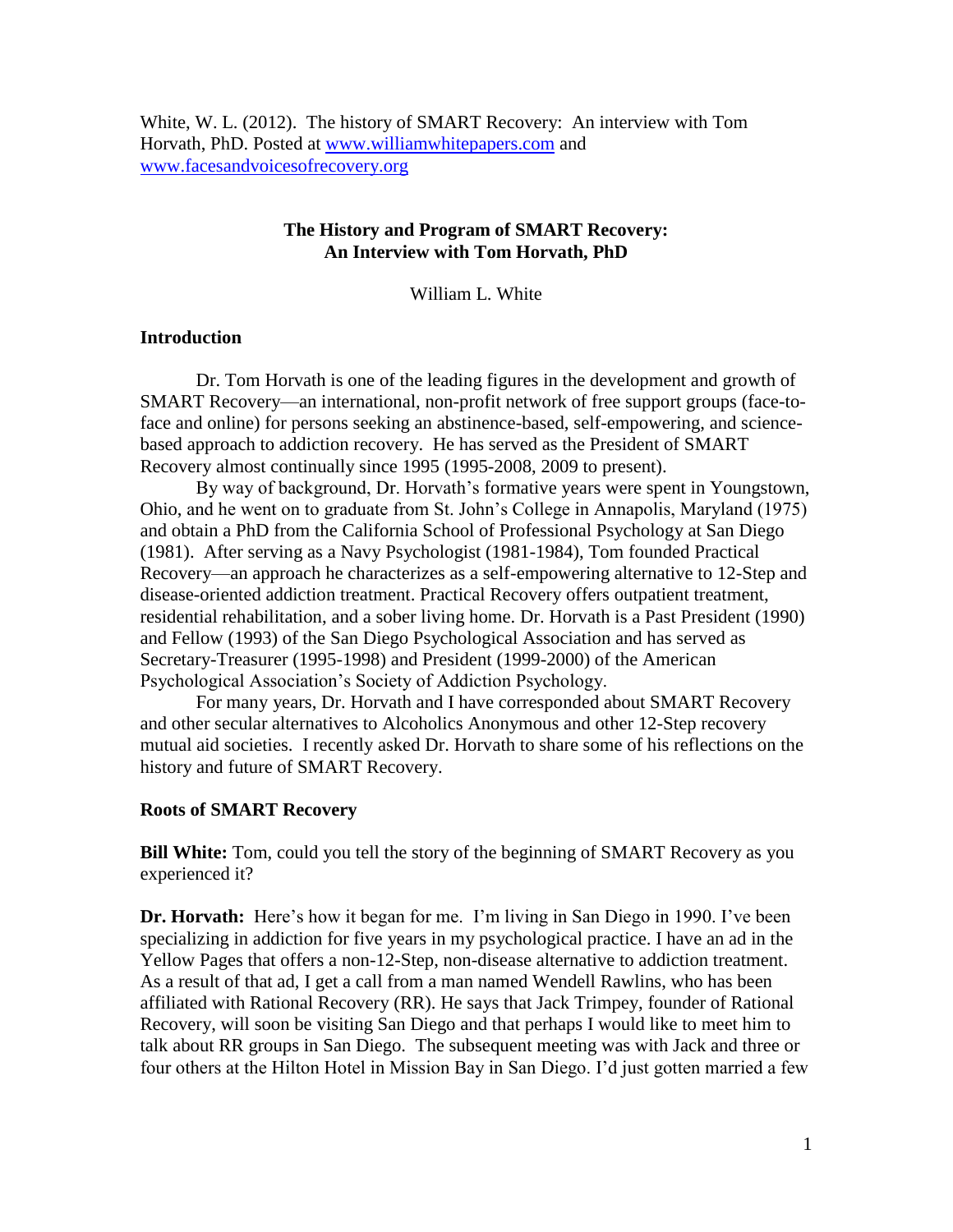months before, and I remember thinking, "This could be two interesting chapters of my life starting in the same year." Jack sold me a signed copy of his book.

For some years, I had thought about starting a support group for my clients. Frankly, I had kept away from the idea because it looked like a big project, but RR was something that was already going that seemed like it had potential. So, over the next couple months, I had additional communication with Jack and then in February 1991, about 20 of us flew to Dallas, Texas—all on our own dime because we wanted to support the development of this network. (Some of those people are involved today in SMART Recovery, including Joe Gerstein, Michler Bishop, Jonathon von Breton, Hank Robb, and Bob Muscala.) I think Lois Trimpey, Jack's wife, took minutes at the meeting.

We agreed to move forward developing the network, and a second meeting was held in August of 1992. We incorporated in December 1992, as the Rational Recovery Self-Help Network and established an executive committee that included Trimpey, Joe Gerstein, and [Emmett] Velten. I did not go to the August '92 meeting. I called Jack some time before the '92 meeting, and I said, "Jack, before I come to a second meeting, I'd like to see the foundational documents of this organization." I was assuming that the organization was non-profit, but it turns out at the time, we weren't. Jack did not seem to understand what I was referring to. That response concerned me, so I stayed away from the '92 meeting, and waited to see what would happen.

**Bill White:** Now what was going on locally in San Diego during this period?

**Dr. Horvath:** At the local level, I was gradually recruiting meeting coordinators—as they were called at that time—and we started having regular monthly Saturday meetings in my office to support one another. I never ran any RR meetings myself on a regular basis. That seemed like a way to get pulled into the operational level of the organization that would prevent me from building the network. So, I never did that, but I was able to recruit a number of people. At different points in those first few years, we were up to four, five, six, seven meetings a week, which seemed really good to us. And at one point, we even got some local funding to run a paid ad once a week in the local publication called *The San Diego Reader* that generated phone calls from people seeking recovery support.

**Bill White:** And then at a national level?

**Dr. Horvath:** Following the incorporation in December '92, there was a follow-up meeting that I attended at Hampstead Hospital in Massachusetts or New Hampshire in the fall of '93. That is where we elected the non-profit board. I did a lot of behind the scenes lobbying to get Joe Gerstein elected as president and myself as vice president because I did not want Trimpey as president. It was very clear to me that he viewed this non-profit as his property rather than an organization that he supported. Joe just seemed like the natural choice to me—a very strong presence and very successful. I think at that point, he had already served as president of other significant organizations. He was a man everybody could line up behind. Joe was very busy and as much as he loved the Rational Recovery self-help network, he would need a lot of support, and I was committed to offering that.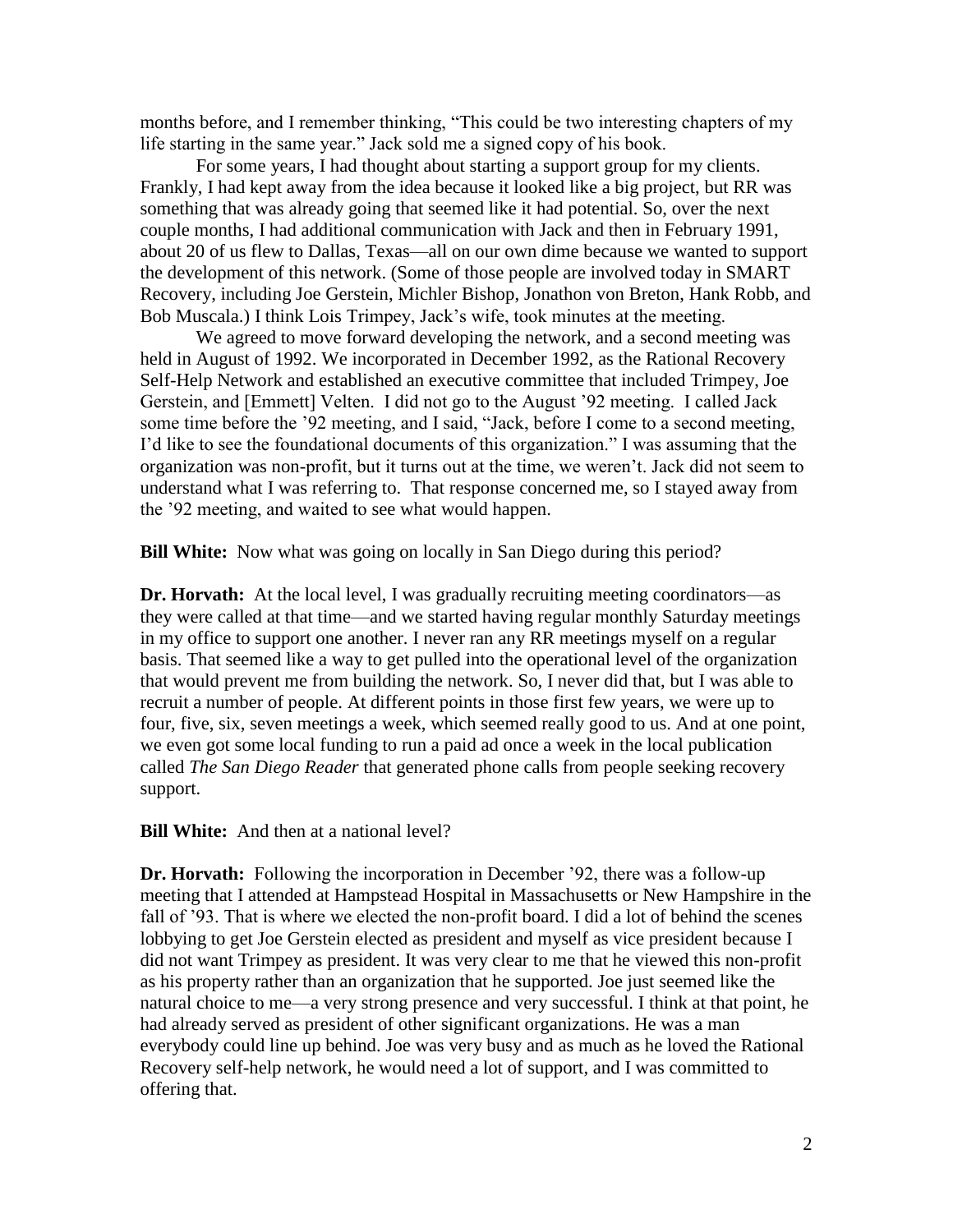We had at the time an attorney, Tom Barse, who had been working for Trimpey. He actually ran the meeting and did a great job of it. The elections got taken care of in a businesslike manner, and those present also wanted to have a license in perpetuity to use the name Rational Recovery for a dollar or a dollar a year. We didn't want to build up this network and then have Jack in a moment of pique remove our authorization to use the name Rational Recovery. So, we pushed through this notion of a permanent license. This event foreshadowed the conflict that we were going to experience in the next year. The board came together around, roughly speaking, a cognitive behaviorally oriented support group. That's why we were all there. We liked Trimpey's book, *The Small Book,* because it seemed largely cognitive behavioral in addition to some of Jack's own ideas and packaging, but the latter weren't the big appeal to us.

#### **The Split from Rational Recovery**

**Bill White:** How did tensions then increase?

**Dr. Horvath:** Over the next year, Jack wanted to evolve Rational Recovery, which was certainly his, and he had every right to do that, but he kept moving it in the direction of his own idiosyncratic ideas—from my perspective. It gradually got to the point by summer '94 where the group we thought we had signed up to support just wasn't the group he wanted it to be. And then, at one point, there was a lawsuit that was faxed to us, the gist of which seemed to be Jack's accusation that the board was stealing his organization. Of course, we couldn't steal the non-profit because it was its own entity, but somehow he felt we were stealing his ideas. The lawsuit never made any sense and finally just went away.

In November 1994, we held a board meeting in San Diego in conjunction with the annual meeting of the Association for Advancement of Behavior Therapy (AABT), which had granted us use of a free room in the hotel. At that meeting, we voted to remove Jack from the board, to change the name of the organization, and to end the licensing agreement for use of the RR name. That plan wouldn't have worked unless Joe Gerstein's secretary hadn't somehow managed to get a list of all the meetings. We contacted each of the groups and said, "Well, you can stay with Rational Recovery or you can come with us." We continued to court many of the RR groups, understanding that it was difficult for them and that they did not understand what was happening. Many became part of SMART Recovery and some local leaders moved onto the SMART Recovery Board while other groups faded away. There were also local groups that remained loyal to RR and continued to meet as RR until January 1, 2000, when Jack Trimpey announced that Rational Recovery was no longer offering any support group meetings.

In August, we had tentatively changed the name to Alcohol and Drug Abuse Self-Help Network, Inc. In October 1994, after going round and round, we picked the name SMART Recovery, which had been suggested by a psychologist in Texas named Robert Sarmiento. It stood for **S**elf-**M**anagement **a**nd **R**ecovery **T**raining. Then I think it was in November that we finally got together face-to-face and voted Trimpey off of the board. You couldn't do it according to the bylaws without a face-to-face meeting where he had a chance to talk. I remember that it wasn't clear going into that meeting how the vote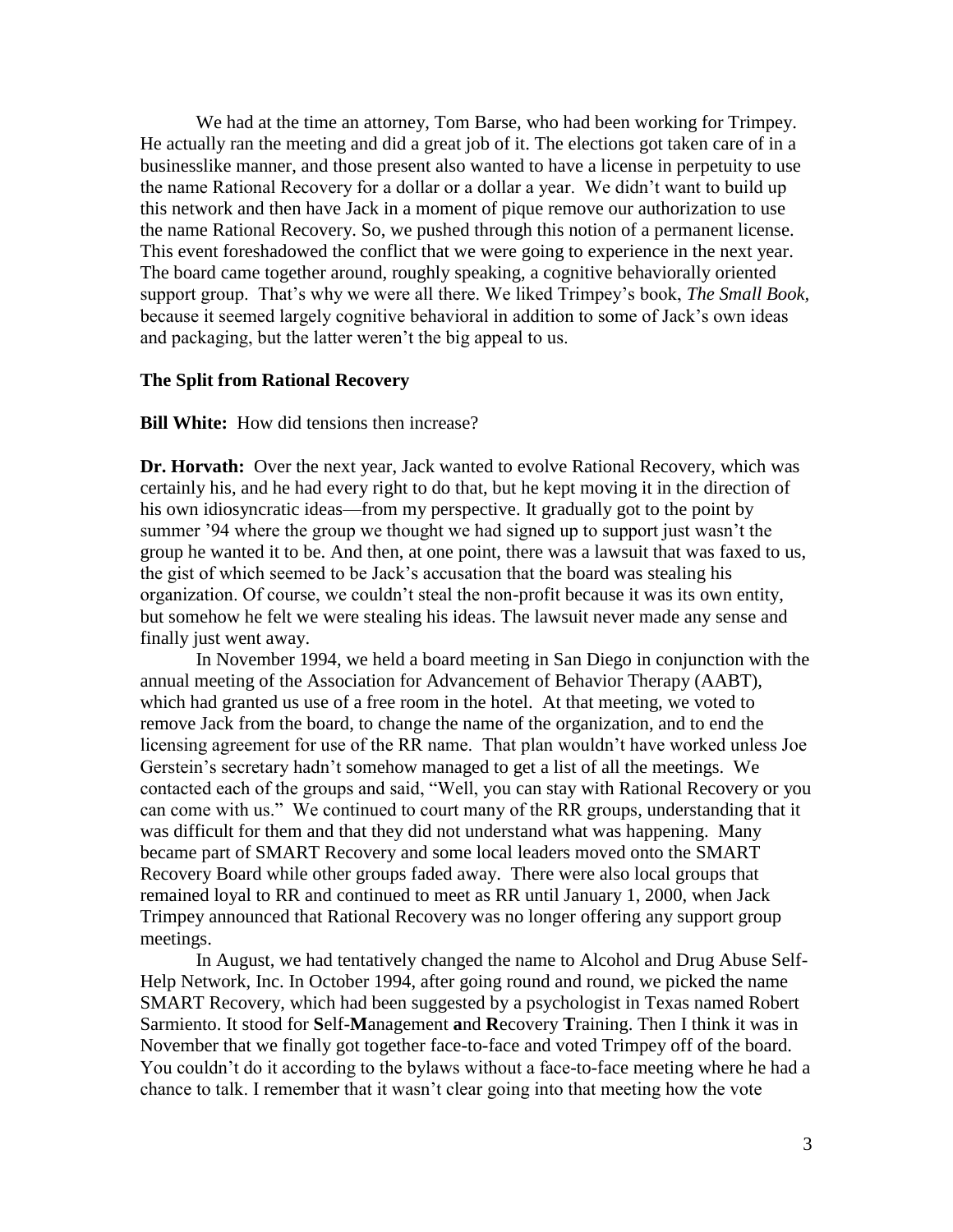would go. I remember doing a lot of behind the scenes lobbying before that meeting but was still not sure of the outcome.

To summarize it, the split between RR and SMART Recovery made sense for everybody, even though there was much tension and high emotion at the time. Everybody who stayed with SMART Recovery wanted to move forward with our original vision of the organization, and not the direction Trimpey wanted to go. The SMART Recovery vision was a science-based support group. We have further refined that vision. Trimpey owned the name Rational Recovery and was entitled to define and change it however he wanted. As he moved farther and farther away from what the rest of us thought we were joining, everyone needed to make a choice, and that's what we did. Trimpey's *The Small Book*, which was the book that attracted us to Rational Recovery in the first place, remains on the SMART Recovery recommended reading list.

## **Building a New Organization**

**Bill White:** How did the organization then stabilize itself?

**Dr. Horvath:** Joe was re-elected president and we hired Shari Allwood. She was originally an employee of a firm that we hired to do our administrative work, but Shari was the individual who actually did the work. I remember thinking, "This is craziness. We have no money. We have such a tiny organization. How are we going to persuade somebody to take on this job? This is not real." But we hired Shari, and it proved to be maybe the single best decision we ever made after leaving Trimpey. Shari quickly became the glue that's held the organization together ever since she came on board in '94.

In '95, we had the next board meeting again in conjunction with AABT. At this point, it was clear that Joe was having difficulty keeping up due to his very busy medical practice. Of course, this was a start-up organization, and there were a million things to do, and you couldn't even figure out what the priorities were because there were so many of them. I approached him and said "How about if you become treasurer or vice president and let me take over as president since I actually have more time available?" He was amenable to that change.

If Shari's hiring was the most important decision we made in personnel, I think Joe was the right decision for leadership (and financial support and wisdom). He's just been a rock. SMART Recovery would not exist if it hadn't been for Joe Gerstein's leadership in those years of '93 to '95. He had a vision that this organization would exist, and that it would be important, and he made it happen. It is as fine an example of leadership as I've ever seen. And then he graciously stepped aside from the role of president and continued to fully support the organization. His leadership on many different issues has continued to the present. Fortunately, the years that followed our stormy beginning increasingly were characterized by greater stability and less tension and drama.

**Bill White:** What were some of the other early SMART Recovery milestones?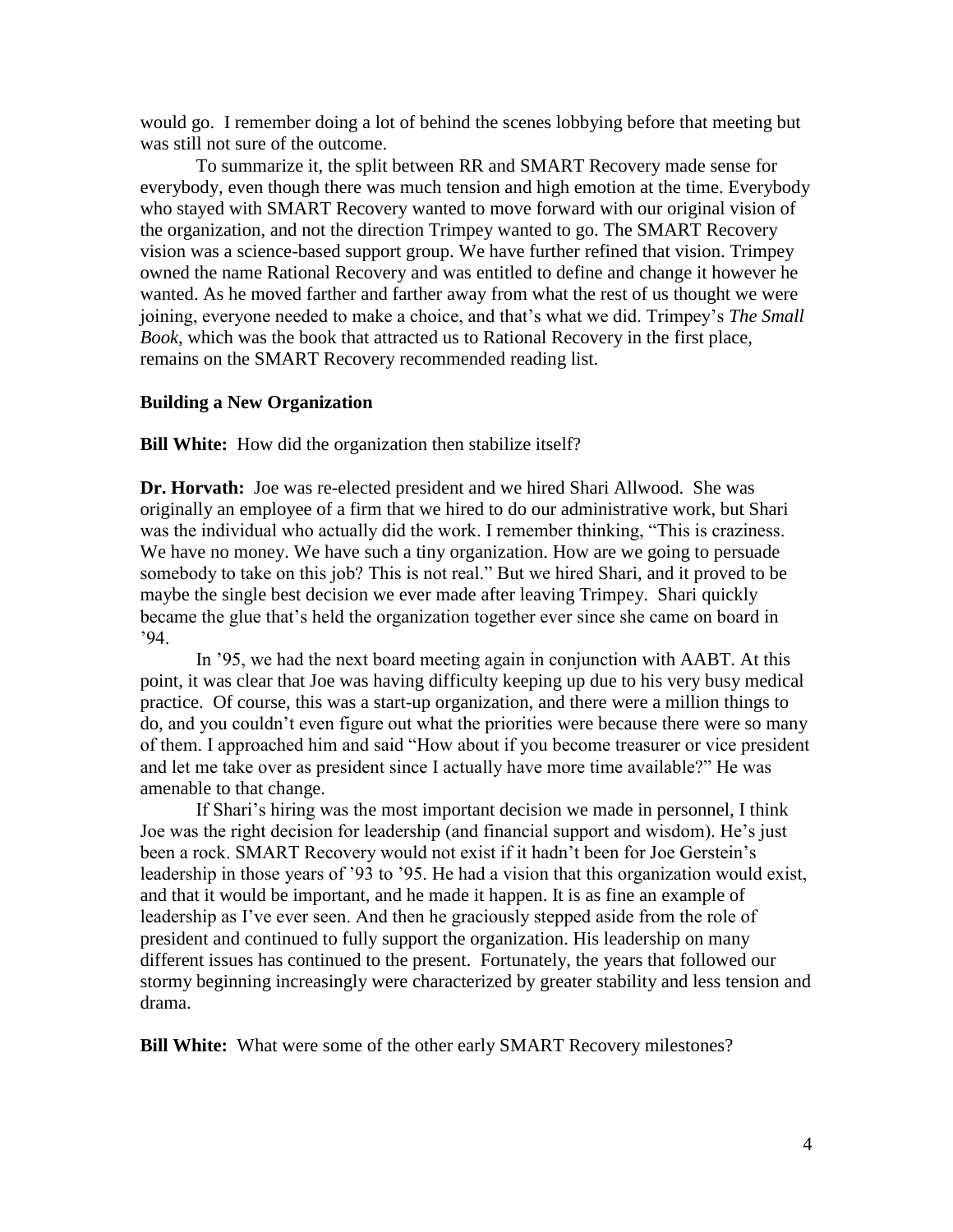**Dr. Horvath:** We got a grant for \$50,000 from the Robert Wood Johnson Foundation in 1996 that allowed us to do five face-to-face trainings in five cities around the United States, thanks to Joe Gerstein. (That grant really marked the beginning of our growth, which increased even more when we shifted our focus to online training of meeting facilitators.) The RWJF funding was our first outside funding; everything before then was supported by donations. Some of these were significant. For example, sometime in the later '90s, we received a \$40,000 contribution from John Boren, PhD. We might not have survived without that donation. We have kept his identity anonymous until recently. Now that he is retiring from the Board, he has allowed me to thank him by name. Such donations got us through a number of years when money was looking grim. In 2004, SMART Recovery received an anonymous donation of over \$500,000. We might have survived without that donation—it's hard to say. But that donation allowed us to set the stage for the rapid growth we are experiencing now. That donor enabled the development of SMART Recovery at a level we could have hardly imagined prior to the donation. We remain deeply grateful to this donor.

This is an extremely cost-effective organization. Everybody's a volunteer except for Shari and two assistants, as well as a few part-time contract workers. We operate out of a small office in Mentor, Ohio, near where Shari lives, where the office space is very inexpensive.

**Bill White:** Were there grants other than RWJF that helped create the infrastructure of SMART Recovery?

**Dr. Horvath:** In 1997, the InsideOut program got funded with an SBIR grant [Small Business Innovation Research] through NIDA [National Institute on Drug Abuse]. They first provided a few hundred thousand dollars to do a pilot and then around a million to develop InsideOut, which is a corrections-based recovery program. That's been available for a while but has been a disappointment in some ways. The contract with the developer required that we not have any other correctional program or authorize any other SMART Recovery correctional program, but they had no obligation to market or promote Inside Out. When they discovered that it wasn't selling very well, they basically stopped supporting the product. Fortunately, we recently acquired all rights to InsideOut, and are developing plans now to market it to jails, prisons, probation, and other correctional programs. Another milestone was pulling together an International Advisory Council in the late '90s, which now you and others are on. The International Advisory Council includes world-famous addiction professionals from around the world. This diversity reflects the fact that our Handbook is now in eight languages, with more languages on the way.

We made the change from coordinator to facilitator as the title of meeting leaders sometime in the '90s. In 2000, we launched an outreach effort to recruit non-recovering facilitators, making it more explicit that anybody could volunteer for SMART Recovery, although it had been that way in practice from the beginning in '94. That makes us different than a 12-Step group, which is for people in recovery only, although the AA board I think has people who are not in recovery on it. The evolution of the internet allowed for the establishment of online meetings, a thriving website, and online training. It's hard to imagine what we would look like without our internet component.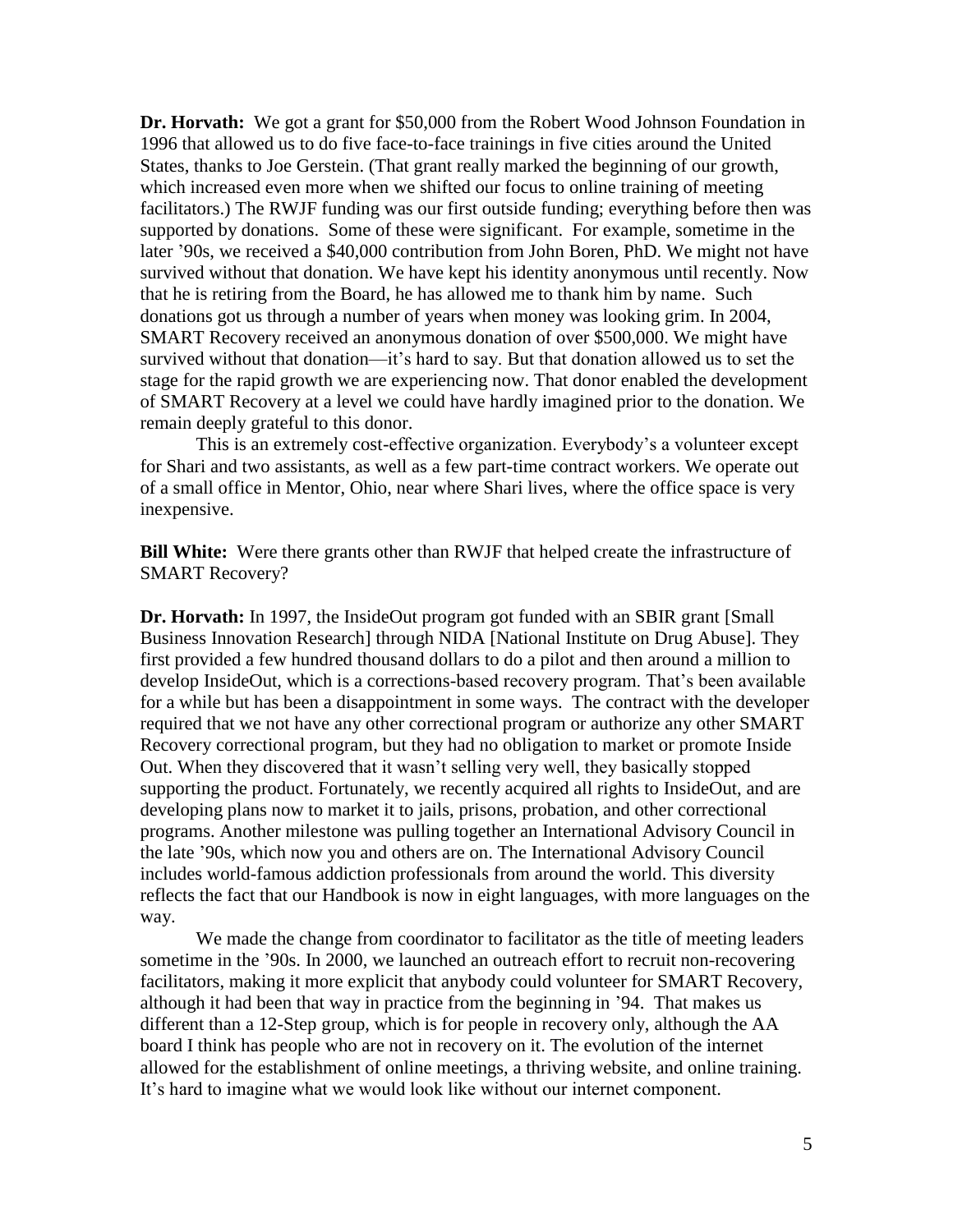#### **Strain over Professional/Peer Leadership**

**Bill White:** How has the SMART Recovery board mix evolved in terms of the ratio of professionals and participants?

**Dr. Horvath:** Our board has been mixed from the beginning. With the gradual promotion of leadership from within the organization, our board is now about 50/50 participants and professionals. There has been some strain regarding this balance. Between 2008 and 2009, I rotated out of being president. There was a movement within SMART Recovery at that time to abandon the professional-participant partnership that we had had from the beginning and to move toward a participant-led organization. Tom Litwicki and Fraser Ross led the drive for SMART Recovery to become a pure participant model.

This tension came to a head at the summer 2008 board meeting. There's a listserv for the board, which is usually about 10 people. Tom Litwicki sent a post calling for a special board meeting to remove me as president and to install him. He said "Tom H. has previously said that if qualified leadership emerged, he would step aside." He argued that participant leadership had emerged and that SMART Recovery should move toward a participant-led organization. He was quoting you liberally—I don't know if you knew this—in calling for SMART Recovery to become more ROSC-oriented [recoveryoriented system of care].

So, I sent a long post back to the listserv, and I said "Well, among other things, we have established relationships with facilitators, with all kinds of people within the organization and outside the organization, including people who donate money, and if you remove a president mid-term after he's been in office 13 years, you better have an explanation for it. It just looks bad for me and for the organization. So, why don't we defer this discussion until the actual board meeting," and everybody seemed to agree that timeframe was more sensible.

So, we get to the board meeting with 10 of 11 board members present. Tom and I each made a presentation about what we'd do and where'd we go. We took a vote, and it's five to five. So, I said, "Well, let's take a 10-minute break and caucus with one another, and we'll come back and vote again." Again it was five to five. So, I said, "Let's take another break." I again talked with the people who voted for me. It's a private vote, but you know how many are voting. I was really only unsure about one or two votes. So, I went to the people who I knew had voted for me, and I said "Would you be upset if I withdrew from the election? I'm very concerned that we'll come out of this meeting deadlocked at 5-5 indefinitely." I didn't know that it could ever get resolved, and it was like protracted childbirth. Do you lose the mom for the sake of getting the kid? I said, "I think for the sake of the organization, I should withdraw." Nobody objected. They said, "Yeah, that might be sensible." So, I did, and Tom L. became president.

**Bill White:** How did this transition proceed?

**Dr. Horvath:** During the year that followed, I was not happy with the direction we were going. It was clear to me that SMART Recovery did not yet have the depth of volunteers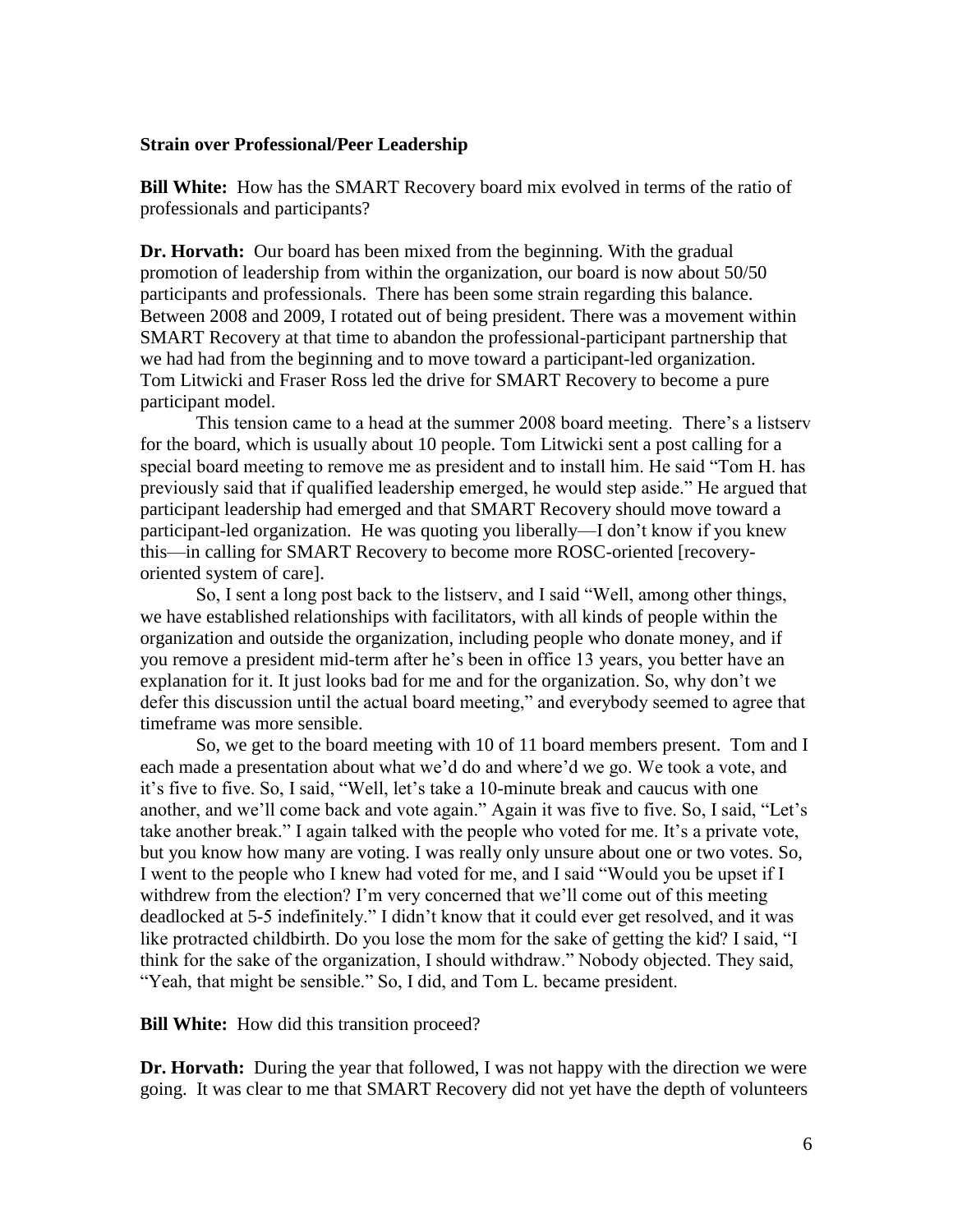needed to turn over to them nearly all major aspects of running the organization. In particular, having a program that evolves as the science evolves requires having scientists and professionals involved in a substantial way.

I didn't do a lot of lobbying, which I have done in the past when I thought something was important. I said, "Let's just wait and see how this plays out." We did that for a year and then at the 2009 Board Meeting, Tom was voted out, and I was reinstalled as President. I didn't even plan to stand for election at that meeting, but several board members came to me just before the meeting and asked if I would return to the job. I took that as a mandate to keep going in the direction we had previously been going in. Within a few months of the Board meeting, Tom and Fraser both resigned and the policy that anyone, regardless of recovery status, can volunteer for SMART Recovery became even more well-established.

# **The SMART Recovery Program**

**Bill White:** What distinguishes SMART Recovery from other recovery support groups?

**Dr. Horvath:** The core ideas are expressed in the Purposes and Methods statement that remains the fundamental document of SMART Recovery. It was adopted in 1996. Our stated purpose is: To support individuals who have chosen to abstain, or are considering abstinence from any type of addictive behaviors (substances or activities), by teaching how to change self-defeating thinking, emotions, and actions; and to work towards long-term satisfactions and quality of life. Our approach:

- Teaches self-empowerment and self-reliance.
- Encourages individuals to recover and live satisfying lives.
- Teaches tools and techniques for self-directed change.
- Welcomes anyone to our open discussion meetings.
- Supports the scientifically informed use of psychological treatments and legally prescribed psychiatric and addiction medications.
- Evolves as scientific knowledge about addiction and recovery evolves.

The **SMART** Recovery<sup>®</sup> 4-Point Program<sup>®</sup> of recovery offers specific tools and techniques for: 1) building and maintaining motivation; 2) coping with urges; 3) managing thoughts, feelings, and behaviors; and 4) living a balanced life. A number of people contributed to that document although it often gets attributed to me. I'm sure it will be revised at some point, but it's been there now roughly 14 years. Its foundation is science-based, so it will evolve in tandem with new knowledge. I'd say the big evolution so far has been a greater emphasis on motivational enhancement techniques. In practice, we have shifted away from the Trimpey and Ellis focus on confronting irrational beliefs, which when done in the hands of an inadequately trained person, can start to look exactly like confronting a person as opposed to confronting a belief. Our view now is that it's more important for somebody to come out of a meeting and think that they had a good time and felt understood and appreciated than that they had confronted an irrational belief.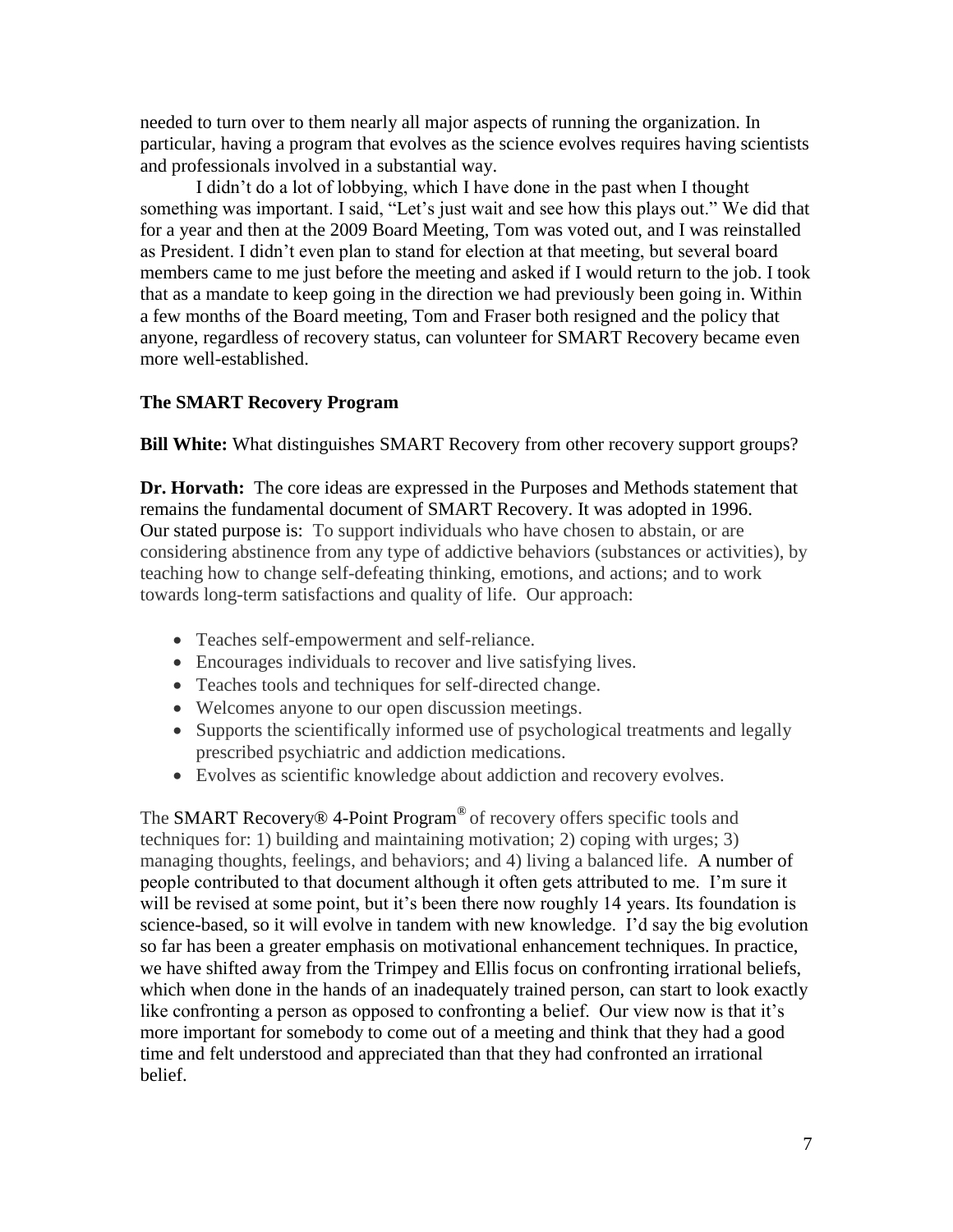All along, we have been friendly to both theists and non-theists. We view both stances as personal beliefs that are irrelevant to our program of recovery. We're happy to have you either way. In the last year or two, we've also finalized a similar stand about addiction as a disease—a debate that is similarly irrelevant to our program. You can believe it's a disease or not; these techniques will help you either way. The data we have on that from our own participants is that roughly a third believe it's a disease; a third believe it isn't; and a third don't know and maybe don't care.

At the meeting level, moving to being a warmer, fuzzier, kinder, and gentler experience has been an ongoing transition. Organizationally, we are also trying to put more support and resources behind existing facilitators. Once a month, I run an online facilitator support group. We have a second monthly support group in which we talk about being an authoritative facilitator. This is a theme I've been wanting to develop in the last few years, partly out of my interest in leadership studies. I have been an adjunct faculty member at the University of San Diego's School of Leadership and Educational Sciences, and I'm utterly convinced of the importance of keeping the room feeling contained, structured, and safe even though it can look kind of loose. In a well-run meeting, you know there's somebody in charge and if something did happen, that person would take charge, which I would call being authoritative. So, in these meetings on authoritative facilitating once a month—online so everybody can participate—we talk about incidents that can arise in meetings and how to handle them from an authoritative perspective.

I keep pushing the idea that if you only knew one thing—how to run the meeting authoritatively or knowing the SMART Recovery program well—you'd be better off relying on the knowledge of the participants about SMART and making sure you ran a safe, authoritative meeting. You need both, of course. People in SMART Recovery are starting to get that being authoritative is at least as important as being knowledgeable.

At one point, I coined the term "a SMARTalogue" as opposed to drunkalogue. So, a new member walks into the meeting, and you feel like you've got to give them a 15 minute lecture on SMART Recovery. Don't do that! Let them see SMART Recovery in action.

#### **Future of SMART Recovery**

**Bill White:** What do you see as the future growth pattern of SMART Recovery face-toface and online meetings?

**Dr. Horvath:** If we think of "market share" in terms of those seeking recovery support, I don't think that we're going to significantly decrease 12-Step membership. We might drop it five or ten percent as people who were going there discover they'd rather go to a SMART Recovery meeting. On the other hand, you're going to have people who come to SMART Recovery, stay there for awhile, and realize they'd rather be in a 12-Step group. I know of two programs where people got a good introduction to both 12-Step and SMART Recovery or 12-Step and CBT and then got to choose. People split about 50-50. So, I think if we get to a tipping point where there are enough SMART Recovery meetings available—where it's about as easy to go to one of them as it is to a 12-Step meeting—we're going to see dramatic growth of SMART Recovery. We'll be left with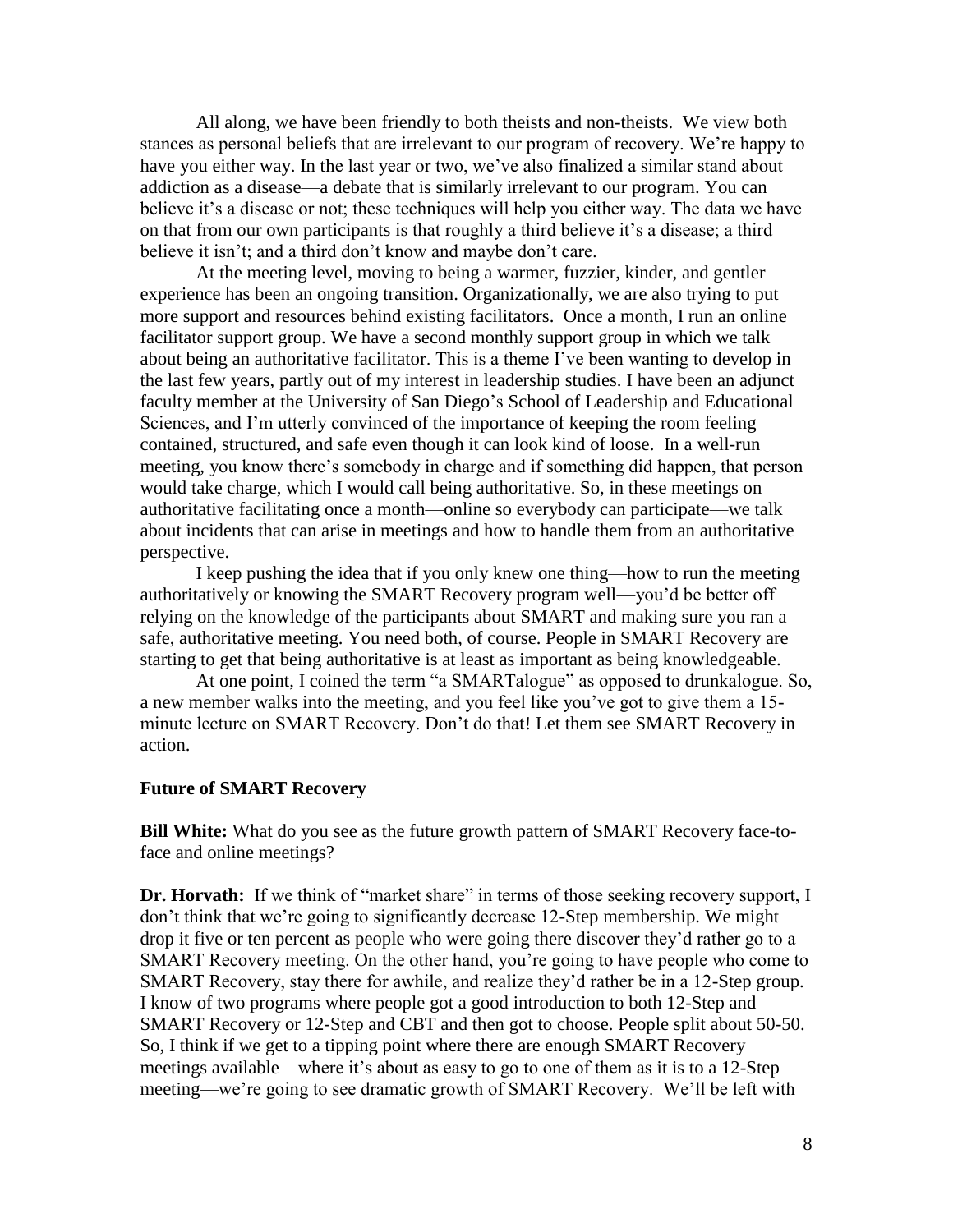the problem we always have, which is the training of facilitators because the facilitating job in a SMART Recovery meeting is more demanding than leading a 12-Step meeting. I think we could have tens of thousands of meetings eventually. I'm excited for the time when people in recovery truly have a choice about recovery meetings to attend. I think everyone will benefit. People recover more easily when they have chosen their own approach.

**Bill White:** What do you see as the future of online SMART Recovery meetings?

**Dr. Horvath:** Online SMART Recovery has really grown based on the efforts of many long-time volunteers committed to its growth. A few years ago, the leadership that had emerged within the organization for online meetings had become dictatorial and very problematic. We eventually hired Jonathan von Breton, who manages SMART Recovery Online, and created an Online Leadership Committee in an effort to ensure that the volunteers work in collaboration with the organization. Since then, the growth and stability of SROL [SMART Recovery Online] has improved immensely.

From what I've seen in all kinds of online environments, not just SMART Recovery, the lack of face-to-face feedback offers people the opportunity to behave more badly than they would in person. The online environment just requires a firmer hand, and it's become an ongoing expense for us to provide that. SROL—SMART Recovery Online—seems to be thriving; there are always 50+ people online at any one time with the message board, the meetings, and the chat room. You can just drop in—it's not an official meeting, but somebody is monitoring the chat room 24/7, so you can just pop in and start talking and ask questions. That's all by text, but we have voice meetings as well. It is interesting to me that these online folks often eventually end up meeting each other face-to-face because they want that connection. They develop substantial relationships before that happens. It's quite a community.

**Bill White:** Do you have any idea what percentage of SMART Recovery members are also concurrently participating in either a 12-Step or another recovery mutual aid group?

**Dr. Horvath:** I think we always have had a significant number who co-participate. Some folks consider one group primary, like "I'm really a SMART Recovery member, but I go to AA because I like social support" or "I'm really an AA member, but I come to SMART Recovery because I like the tools." And occasionally, folks take the stance, "I don't know. I get different things from both groups. I don't really pick between them."

According to our 2011 survey, 46% of our participants attend no other program, while 30% attend SMART and AA, and 11% attend SMART and either Women for Sobriety, LifeRing, or SOS meetings. Almost 7% combine SMART and church- or other faith-based programs, and 10% also attend inpatient or outpatient treatment in addition to SMART meetings.

I think that we keep becoming gentler and friendlier about the differences between SMART and 12-Step. As we become more well-established, we're coming from a less defensive position. I can certainly say that such a transition has occurred in myself. I'm not perfect, and there are still times I want to fight, but not as often as the early days.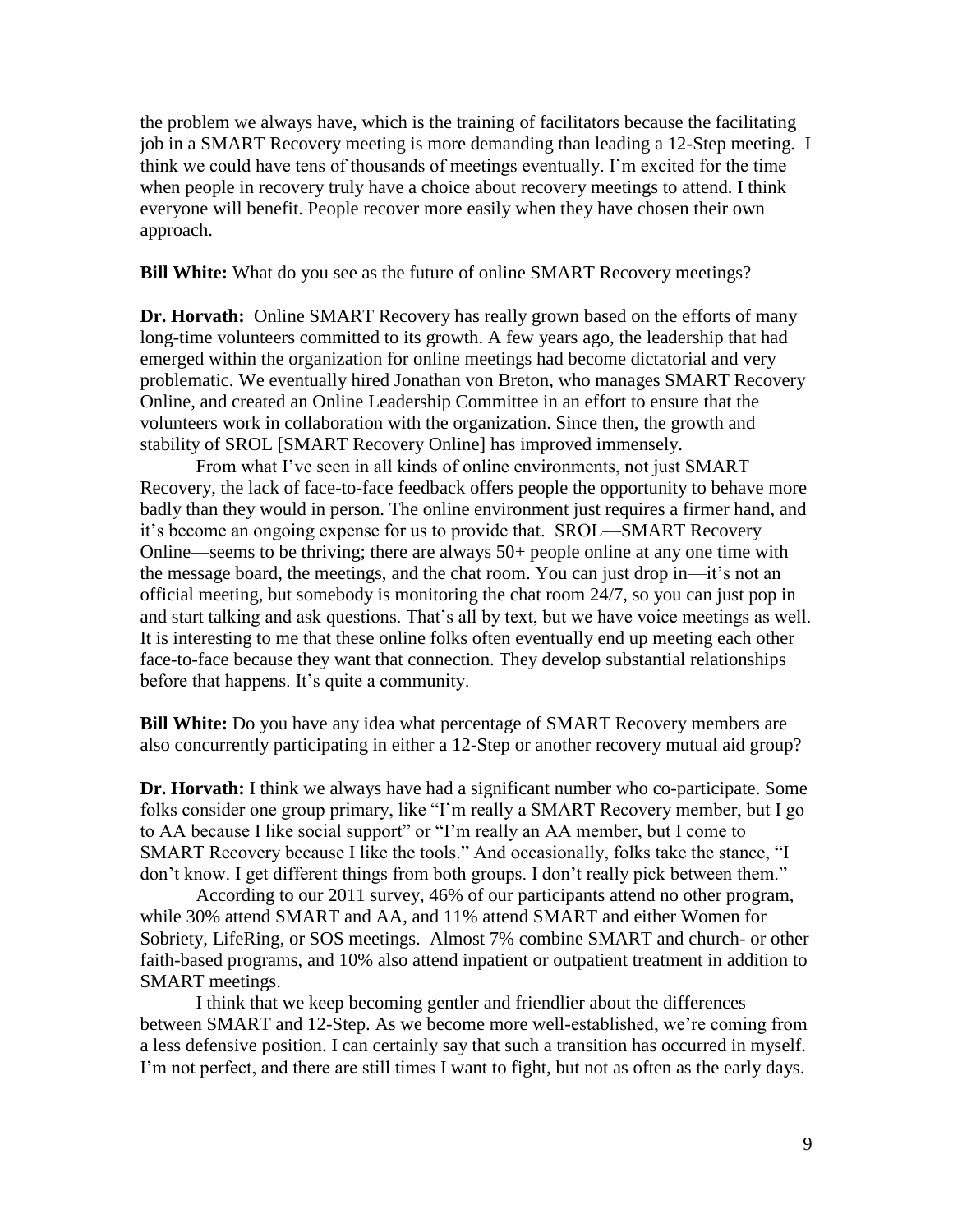My latest version of this approach is to take the Serenity Prayer and say that in every recovery, you need to balance courage and serenity because if you really try to do it on either one alone, it doesn't work. SMART Recovery is more focused on the courage side, and 12-Step is more focused on the serenity side, although that may not do justice to how individuals do it. But everybody needs some balance, and which direction you take is one way to characterize the differences between SMART Recovery and AA. The technical psychology term is locus of control. SMART Recovery appeals more to individuals with an internal locus of control. As they look forward in time, they expect life to be more about what they do, rather than what happens to them. AA appeals more to individuals with an external locus of control. As they look forward in time, they expect life to be more about what happens to them, rather than what they do. Obviously, both perspectives are true, but internals and externals have different expectations.

The SMART groups are really like seminars or workshops, where people are grappling together with ideas, not unlike the college seminars I had at St. John's College. Jack Trimpey actually started that seminar approach. I certainly resonated to it when I first got involved.

**Bill White:** What do you see as the challenges and opportunities that lie ahead for SMART Recovery?

**Dr. Horvath:** The big challenge is always recruiting and supporting facilitators and weeding out the ones who behave inappropriately—and you always have to be aware of that possibility. They run a bad meeting or are violating appropriate boundaries with members. We also want to strike a balance between being proud that we're different, but not being aggressive or arrogant about that. I'd like to see SMART Recovery incorporated into the public language and public discourse. I'd like to have people say, "This person could go to treatment, or they could go to a support group meeting" rather than "This person could go to treatment or go to a 12-Step meeting." I want people to understand that there's a range of support groups. My hope is that the federal government will change its language as a beginning step in this change process.

Beyond that, I think we just need to bide our time and gradually increase our membership in meetings so that SMART Recovery and what it has to offer becomes common knowledge. I expect to be doing this work for several decades more. It's going to take at least that long. Keeping up with the scientific literature about addiction and recovery has not seemed especially challenging. It doesn't change so rapidly that we must have an annual conference about "How do we change the SMART Recovery program?" However, we are probably moving in the direction of having an annual review of the SMART Recovery program by a select group of scientists.

For me, one interesting development is the growing connection between psychotherapy in general and addiction psychotherapy specifically. Addiction therapists are now discovering that there were psychotherapy researchers who were decades ahead of them, who discovered such principles as "the relationship is at least as important as the technique" and "client characteristics may be more important than the relationship and the technique combined," when it comes to predicting success in treatment. I don't think there are going to be radically new therapy techniques that emerge in the next year or five years that will force dramatic changes in SMART Recovery. Nor do I think there are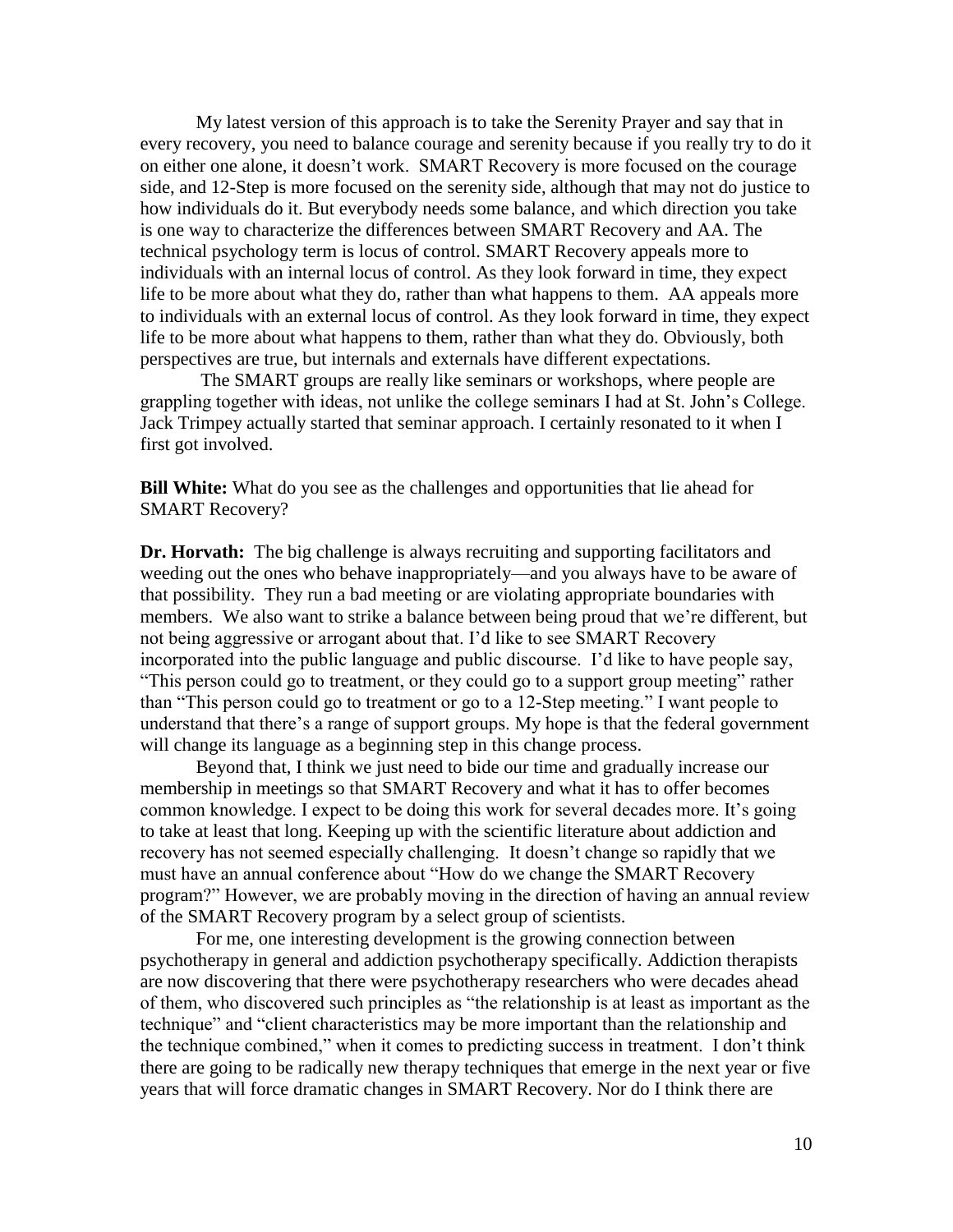going to be any breakthrough medications. Suboxone was certainly a big change, but it's not fundamentally different from methadone, other than how you get it. If medication was going to solve addiction problems, Antabuse would have done that 60 years ago. Antabuse would actually solve most of our alcohol problems if people actually took it, but they won't. Addiction is fundamentally a motivational problem, and medications won't change that situation.

Inside the organization, money is a big issue. One of the decisions we made in the last two years was at the bottom of the SMART Recovery homepage. We have six sponsors who each pay \$1,000 per month. That money has made the difference between whether SMART can function as it does, or have a much smaller operation. (As a point of disclosure, my program, Practical Recovery, is one of the sponsors on the SMART Recovery homepage. At one time, I was also affiliated with two of the other sponsors.) We made the decision when we received the half million dollar donation that we would spend this money on the development of SMART Recovery rather than keep it as an endowment that would provide us income on an annual basis. As we got closer and closer to the end of that large donation, the recession hit, and it has been challenging to raise additional money. (Though our personal donations have continued to expand every year, regardless of the recession, and we expect that to continue.)

We've been pushing for years to increase meeting donations, and the one place it has been successful has been in San Diego where groups send 30, 40, or 50 dollars per meeting per month. These are meetings that are drawing maybe 10 people on average. If every meeting in the country did that, we would be very successful. We'd be financially stable. If there's any shortcoming in my leadership nationally, it's that I have not figured out how to get people to do what we have figured out to do in San Diego.

Coming back to your original question, about challenges and opportunities, I think that the biggest opportunity that has emerged over the course of 2012 is that SMART Recovery appears to have reached a new level of growth. Until this year, we grew at about 10% per year. This year, we are growing at about 25% per year. I hope that, with this level of growth, which might even increase, we can have 5,000 US meetings by about 2020. When we have approximately that number, it will be nearly as easy to attend a SMART Recovery meeting as it is to attend a 12-Step meeting. At that point, individuals seeking a mutual aid group will truly have a choice. It will be fascinating to see how they choose to participate in mutual aid groups at that time.

My personal prediction is that ultimately, we will see nearly half of those who attend mutual aid groups attending SMART Recovery, nearly half attending 12-Step groups, small but significant percentages attending other groups, and a lot of multiple group attendance. SMART Recovery may have much shorter average lengths of attendance, but still about the same number of new participants each month, as 12-Step groups. What I'm particularly curious to see is how participants of multiple groups influence the culture of each group. For instance, I suspect that criticizing other approaches might actually go away!

**Bill White:** When we first met over dinner many years ago, we talked about the challenge of leadership development over time in an organization where there's not an expectation for enduring participation. Have the views on that changed at all? My